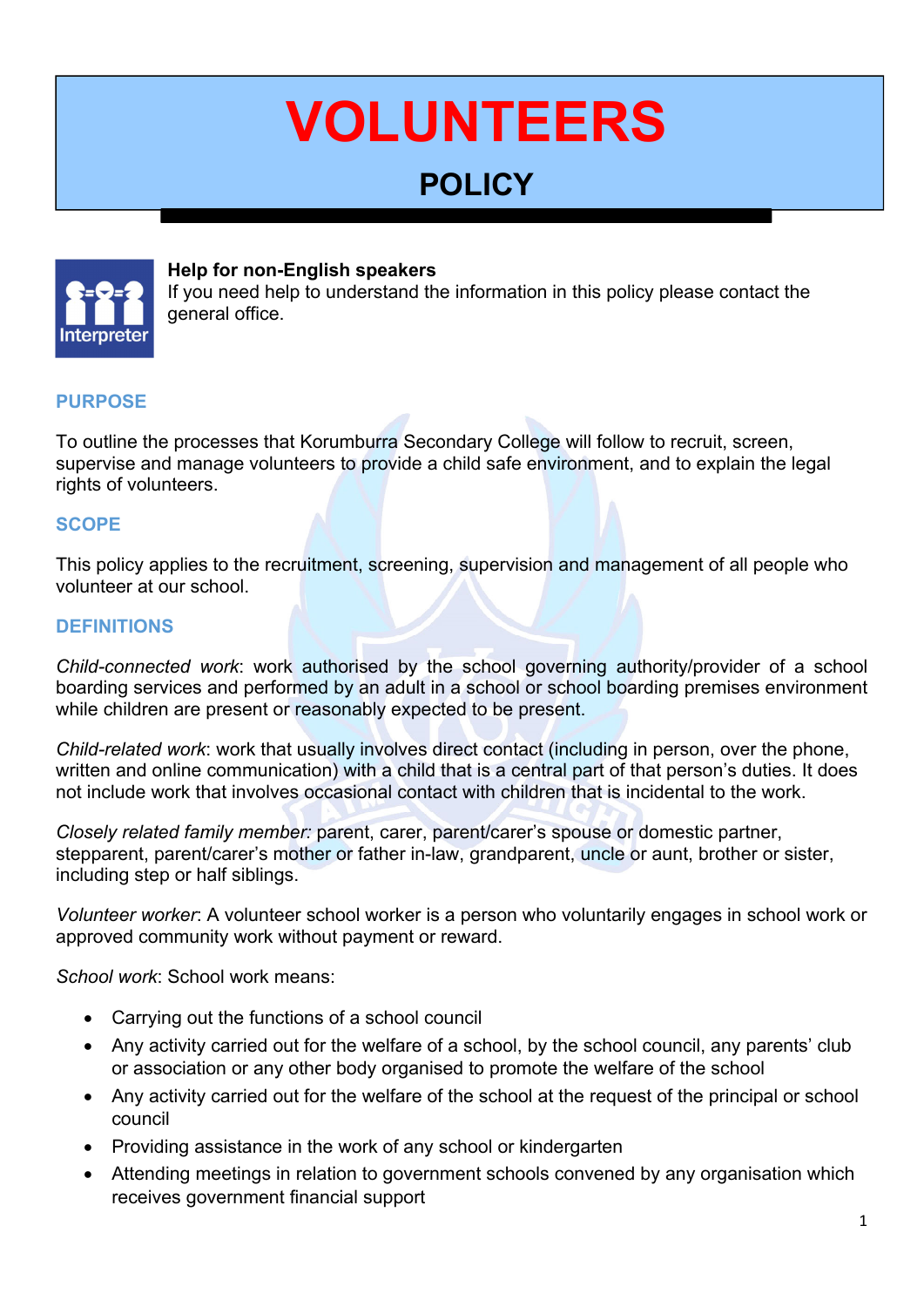This is a broad definition and means that volunteers who participate in school community activities, such as fundraising and assisting with excursions, are legally protected (ie indemnified) from action by others in the event of an injury or accident whilst they are performing volunteer school work in good faith.

# **POLICY**

Korumburra Secondary College is committed to implementing and following practices which protect the safety and wellbeing of children and our staff and volunteers. Korumburra Secondary College also recognises the valuable contribution that volunteers provide to our school community and the work that we do.

The procedures set out below are designed to ensure that Korumburra Secondary College's volunteers are suitable to work with children and are well-placed to make a positive contribution to our school community.

#### **Becoming a volunteer**

Volunteers will be sought formally through the school newsletter, written invitations and personal approaches, as well as informally through conversation and opportunity.

Members of the community who would like to volunteer are encouraged to contact the general office and speak with the Business Manager.

# **COVID-19 vaccination information**

Our school follows Department of Education and Training policy with respect to the requirements relating to attendance on school sites and COVID-19 vaccinations.

For further information, refer to:

COVID-19 Vaccinations – Visitors and Volunteers Working on School Sites

#### **Suitability checks including Working with Children Clearances**

#### *Working with students*

Korumburra Secondary College values the many volunteers that assist in our classrooms/with sports events/camps/excursions/school concerts/other events and programs. To ensure that we are meeting our legal obligations under the *Working With Children Act* and the Child Safe Standards, Korumburra Secondary College is required to undertake suitability checks which in most cases will involve asking for evidence of a Working with Children (WWC) Clearance. Additional suitability checks may also be required depending on the volunteer role, such as reference, proof of identity, qualification and work history involving children checks.

Considering our legal obligations, and our commitment to ensuring that Korumburra Secondary College is a child safe environment, we will require volunteers to obtain a WWC Clearance and produce their valid card to the Business Manager for verification in the following circumstances:

 **Volunteers who are not parent/family members** of any student at the school if they are engaged in child-related work regardless of whether they are being supervised.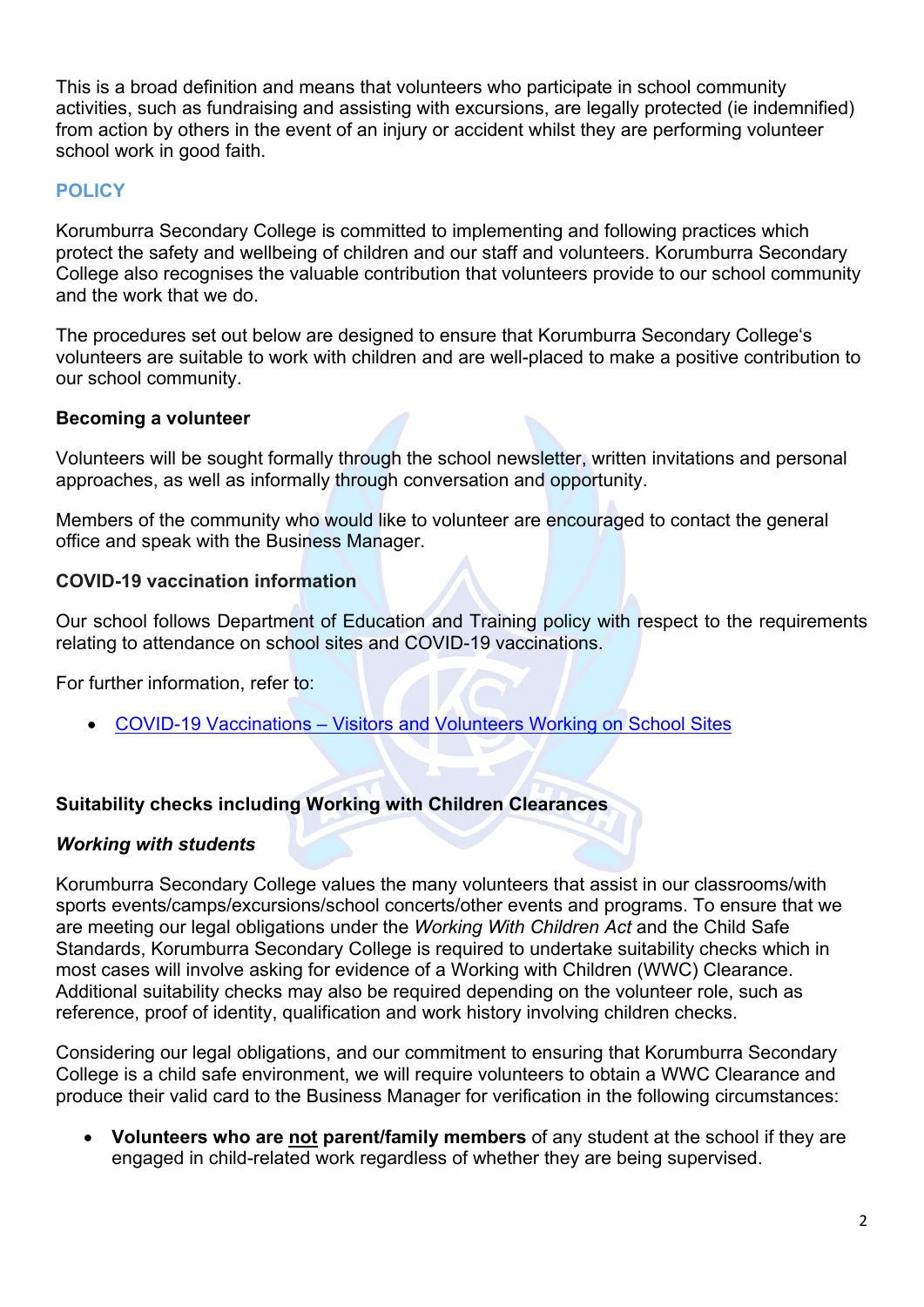- **Parent/family volunteers** who are assisting with any classroom or school activities involving direct contact with children in circumstances where the volunteer's child is **not**  participating, or does not ordinarily participate in, the activity.
- **Parent/family volunteers** who assist with excursions (including swimming), camps and similar events, regardless of whether their own child is participating or not.
- **Parent/family volunteers** who regularly assist in school activities, regardless of whether their own child is participating or not.
- **Parent/community School Council members** sitting on School Council with student School Council members, regardless of whether their own child is a student member or not.

In addition, depending on the nature of the volunteer work, our school may ask the volunteer to provide other suitability checks at its discretion (for example, references, work history involving children and/or qualifications). Proof of identity may also be required in some circumstances.

#### *Non child-related work*

On some occasions, parents and other members of the school community may volunteer to do work that is not child-related. For example, volunteering on the weekend for gardening, maintenance, working bees, parents and friends club coordination, school council, participating in sub-committees of school council, fete coordination, other fundraising groups that meet in the evenings during which children will not be, or would not reasonably be expected to be, present.

Volunteers for this type of work are not required to have WWC Clearances or other suitability checks as they are not engaged in child-related work and children are not generally present during these activities. However, Korumburra Secondary College reserves the right to undertake suitability checks, including requiring proof of identity and WWC Checks, at its discretion if considered necessary for any particular activities or circumstances.

School council members and volunteers on any sub-committee of School Council will be asked to provide evidence of a valid WWC Clearance. Whilst we acknowledge that these volunteers will not be engaging in child-related work as part of their role, even when there is a student sitting on the School Council, we believe that it is important that our volunteers who are involved in making important decisions about our school which will have an impact on students do have a valid WWC Clearance.

#### **Training and induction**

Under the Child Safe Standards volunteers must have an appropriate induction and training in child safety and wellbeing.

To support us to maintain a child safe environment, before engaging in any work where children are present or reasonable likely to be present, volunteers must familiarise themselves with the policies, procedures and code of conduct referred to in our Child Safety Induction Pack and ensure the actions and requirements in these documents are followed when volunteering for our school.

Depending on the nature and responsibilities of their role, Korumburra Secondary College may also require volunteers to complete additional child safety training.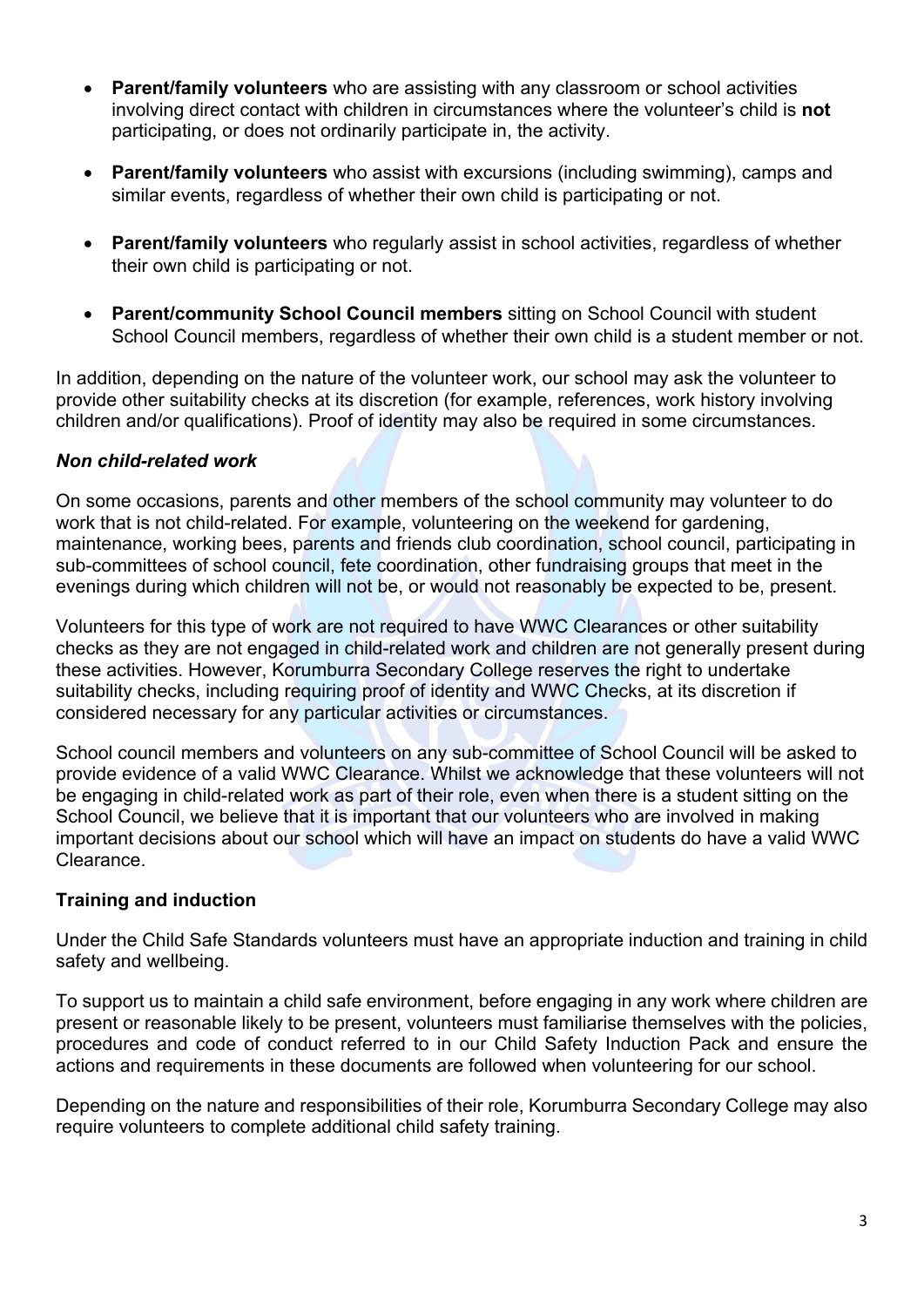#### **Management and supervision**

Volunteer workers will be expected to comply with any reasonable direction of the principal (or their nominee). This will include the requirement to follow our school's policies, including, but not limited to our Child Safety Policy, our Child Safety Code of Conduct and our Statement of Values and School Philosophy. Volunteer workers will also be expected to act consistently with Department of Education and Training policies, to the extent that they apply to volunteer workers, including the Department's policies relating to Equal Opportunity and Anti-Discrimination, Sexual Harassment and Workplace Bullying.

The principal (or their nominee) will determine the level of school staff supervision required for volunteers, depending on the type of work being performed, and with a focus on ensuring the safety and wellbeing of students.

The principal has the discretion to make a decision about the ongoing suitability of a volunteer worker and may determine at any time whether or not a person is suitable to volunteer at Korumburra Secondary College.

Korumburra Secondary College will provide any appropriate induction and/or training for all volunteer workers. The principal (or their nominee) will determine what induction and/or training is necessary depending on what type of work the volunteer will be engaged in and will ensure a record is kept of the induction undertaken.

All volunteers will be provided induction in relation to Korumburra Secondary College's child safety practices, including reporting obligations and procedures.

#### **Privacy and information-sharing**

Volunteers must ensure that any student information they become aware of because of their volunteer work is managed sensitively and in accordance with the Schools' Privacy Policy and the Department's policy on Privacy and Information Sharing.

Under these policies, student information can and should be shared with relevant school staff to:

- support the student's education, wellbeing and health;
- ‐ reduce the risk of reasonably foreseeable harm to the student, other students, staff or visitors;
- ‐ make reasonable adjustments to accommodate the student's disability; or
- ‐ provide a safe and secure workplace.

Volunteers must immediately report any child safety concerns that they become aware of to a member of staff to ensure appropriate action. There are some circumstances where volunteers may also be obliged to disclose information to authorities outside of the school such as to Victoria Police. For further information on child safety responding and reporting obligations refer to: *Child Safety Responding and Reporting Obligations (including Mandatory Reporting) Policy and Procedures.* 

#### **Compensation**

#### *Personal injury*

Volunteer workers are covered by the Department of Education and Training's Workers' Compensation Policy if they suffer personal injury in the course of engaging in school work.